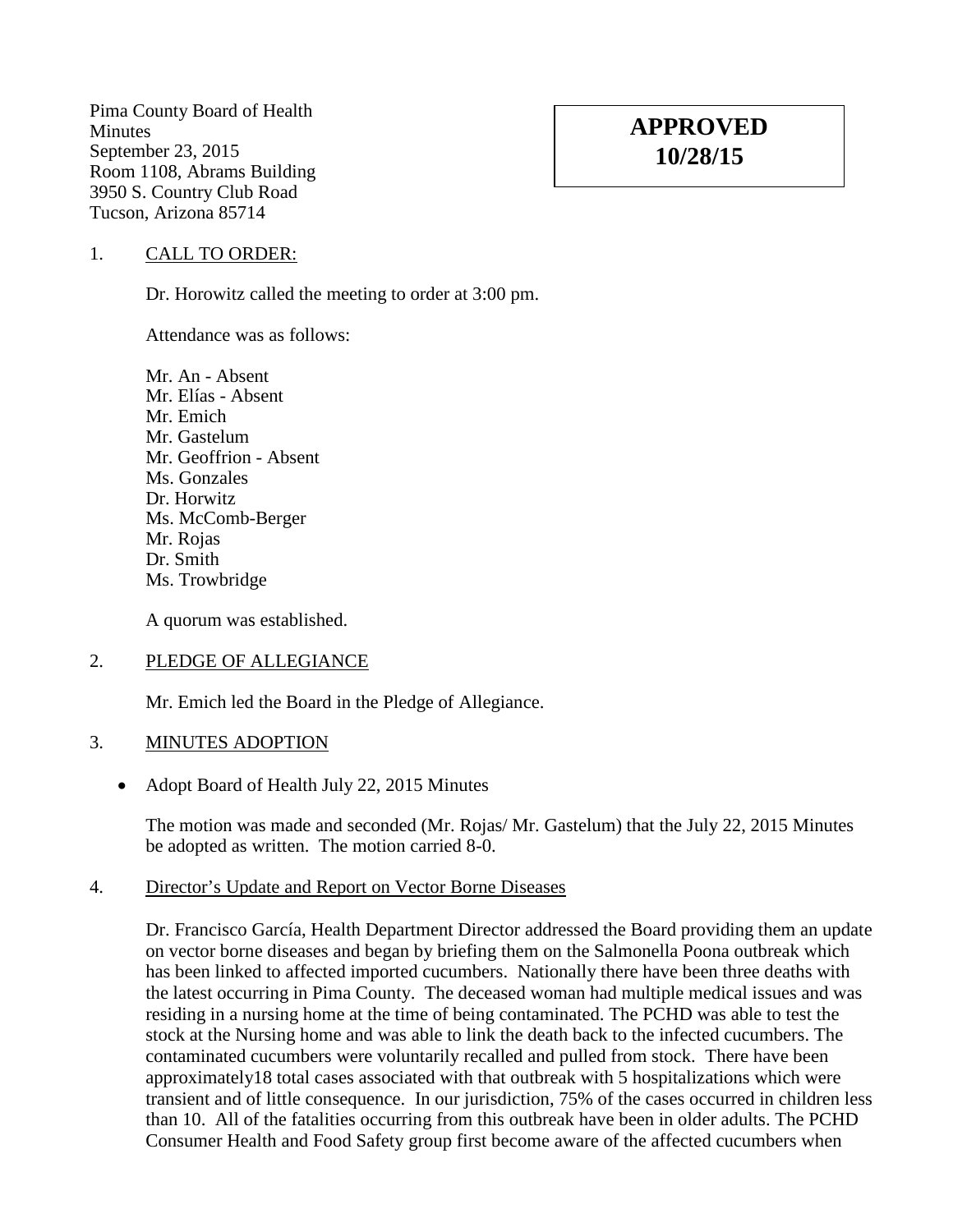they received a complaint regarding a person becoming ill at a local restaurant and went out to investigate and found the restaurant had the infected stock. Based on discovery of infected stock within the community, PCHD department reached out to community partners in the hospital, nursing homes and assisted living to let them know of the issue and to work with their infection control to remind them of safe food handling practices and believe that the situation is in hand and will not be linking anymore cases to this outbreak.

Dr. Garcia stated that the PCHD continues to monitor the situation with Vector Borne Diseases intensely. There have not been any further cases of Dengue or Chikungunya. However, West Nile Virus is increasing in number mostly in the Southeast side of town. A single death has occurred among the medically most vulnerable population which is the very young, older and the immune compromised and are continually monitoring the situation carefully. The PC Consumer Health and Safety group has deployed a number of mosquito traps in the affected areas and test the mosquitos to determine if they are infected. Strangely even though the numbers of West Nile Virus cases are up the actual numbers of mosquitos taken from those traps are down when compared to other years.

Dr. Garcia updated the Board on the near misses in the rabies realm and that they are closely following up and continually monitoring of the situation; especially the situations that occurred in schools where some rabid bats were found and handled by children.

Dr. Garcia updated the Board on the Syphilis outbreak indicating the numbers of occurrences are down to less than 1/3 of the cases than last year. PCHD's social media campaign continues to be aggressive and is used as a way of reaching out to do partner tracing and identify contacts and the social media campaign and strategy has been picked up and used by the State and Maricopa County.

### 5. PACC Bond Project Update

Health Department Deputy Director, Marcy Flanagan introduced Martyn Klell, Architect Pima County Facilities Management who will give an update on the progress on the PACC facility. Ms. Flanagan also introduced Michael Kirk, Director Pima County Facilities Management. Mr. Klell addressed the Board to let them know the current status of the new PACC facility. Immediately following the bond election, the procurement policy mandated by Pima County and the State to solicit a design team began in early December. The panel members consisted of several different county departments, PACC, County Administration and community partners. Out of the 10 written proposals received, five firms were interviewed and Line and Space was chosen as the most qualified designer. By late June, Line and Space was under contract and the same procurement procedure was implemented to solicit bids for a contractors. After interviewing the firms, Sundt Construction was awarded the contract. Four days of programming sessions were conducted to establish design guidelines for the team. The process included 29 workshops which included community stakeholders, representatives from all Pima County departments, community partners and volunteers. At the end of the sessions, a program was put together that was reviewed and approved. At this point the concept design was started which provides the first chance to see how the building lays out at the site. The estimated completion of this phase is October  $6<sup>th</sup>$  and a public unveiling is planned on October  $20<sup>th</sup>$ . The project budget is \$22,000,000 of which \$15,000,000 is earmarked for construction. The goal is to begin construction in December 2016 with a move in date of November 2017.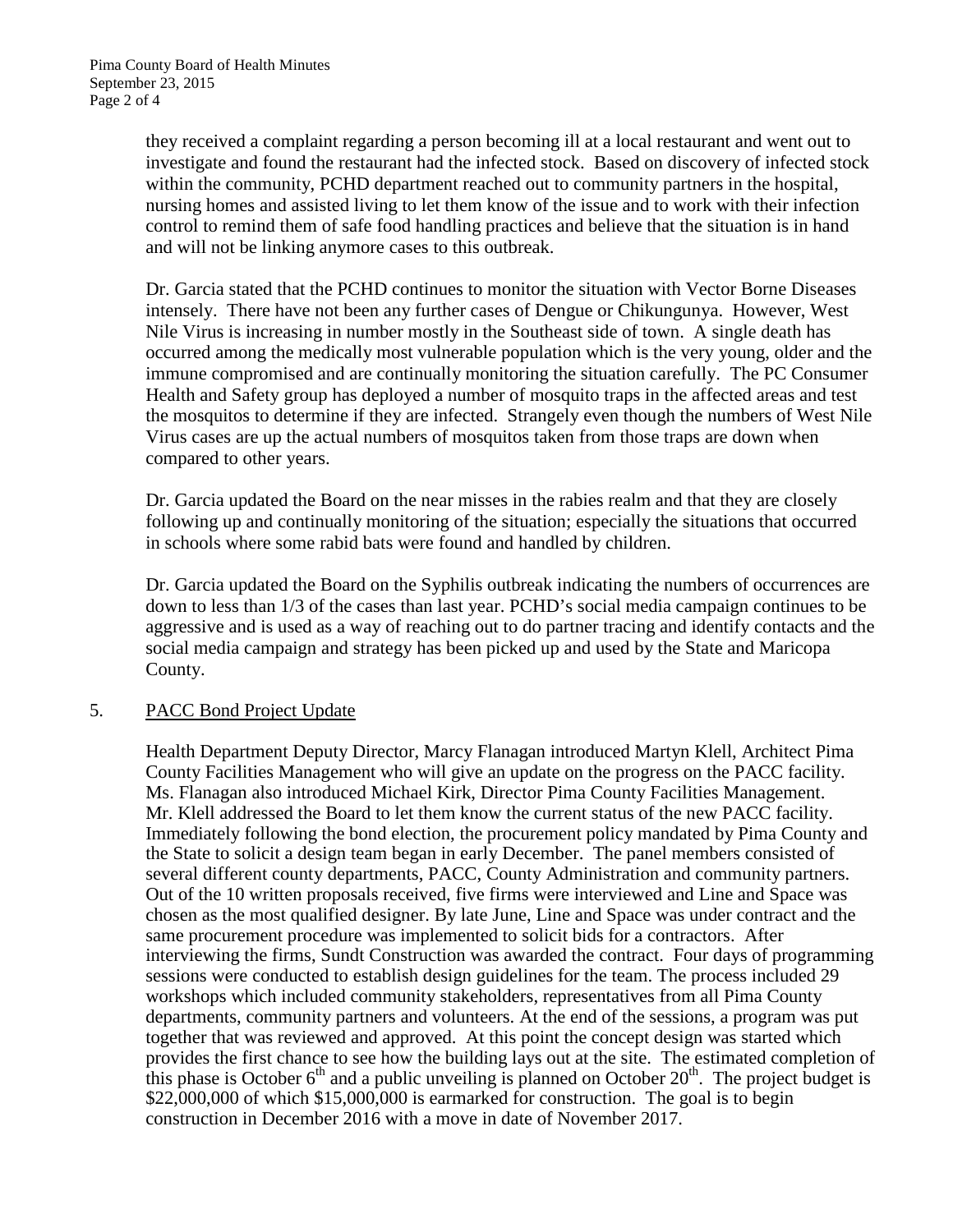Mr. Klell also discussed plans for solar energy at PACC to minimize operational costs and make the building more energy efficient. To this end, there have been discussions with TEP regarding solar energy options. Currently the County has contracted with a private company called Solon and has 3 sites and expanding to a total of 15 sites within the next year. This company provides solar covered parking at no cost to the County. They also lock in the Kilowatt rate for 20 years and maintain the equipment.

Mr. Klell also updated the Board on the Public Art Component of the project which is required by Pima County Policy. This art component is 1% (\$200,000) of the project and they have partnered with Tucson Pima Arts Council. There have been 50 proposal received from artists all over the U.S. and a Committee has been appointed to review the proposals. The committee is comprised of BOS appointed members, PACC, a volunteer and City Council members.

### 6. Status of Public Health Accreditation Application

Health Department Deputy Director, Marcy Flanagan introduced Senior Program Manager, Alan Bergan to update the Board of Health members on the current status of the Public Health Accreditation Application. The PCHD has been involved in the accreditation process for 2 ½ years and are now in a new phase of the process. The goal of the accreditation process is about how the HD goes about improving and protecting the health of our community and advancing the quality and performance of the services we provide; this equates to a performance improvement opportunity for the HD while going through the accreditation process.

The Public Health Accreditation Board oversees the process of health department accreditation. They were formed in 2007 and are a non-profit organization. The national voluntary process of public health accreditation began in 2011. As of today, there are fewer than 80 nationally accredited health departments throughout the US including tribal, state, territorial and local health departments. This puts the PCHD on the cutting edge of the accreditation process as there are as many as 6,000 health departments in the US.

Mr. Bergen informed the Board that once accredited there is forms that will need to be filled out and a re-application process will occur in five years. He also led the Board through steps 1- 4 of the accreditation process: Step  $1 -$  Pre-application timeline was from 2010 to 2012 conducted the Community Health Needs Assessment, 2012- 2013 developed Community Health Improvement Plan, 2013 to 2014 developed Strategic Plan and finally on January 28, 2014 submitted our statement of intent, Step 2 – Last May 2014 the application and fees were submitted to PHAB, August 2014 attended required PHAB training, Step 3 – August 14, 2015 all documents submitted to PHAB, Step 4 – before the 2-day site visit can occurring in February or March 2016, a completeness review is done by our assigned PHAB accreditation specialist and has been completed and the PHAB site team has been formed. The Board's role during the site visit will be an interview with the PHAB site team and questions will center on the documents submitted and the role the Board played in developing the Strategic Plan, Community Health Assessment, and Community Health Improvement Plan.

Mr. Bergen also briefly mention steps 5 (accreditation decision), 6 (accreditation annual report) and 7 (reaccreditation). The accreditation decision will be late spring. If not approved, we will be put on an action plan for 1 year then be re-evaluated.